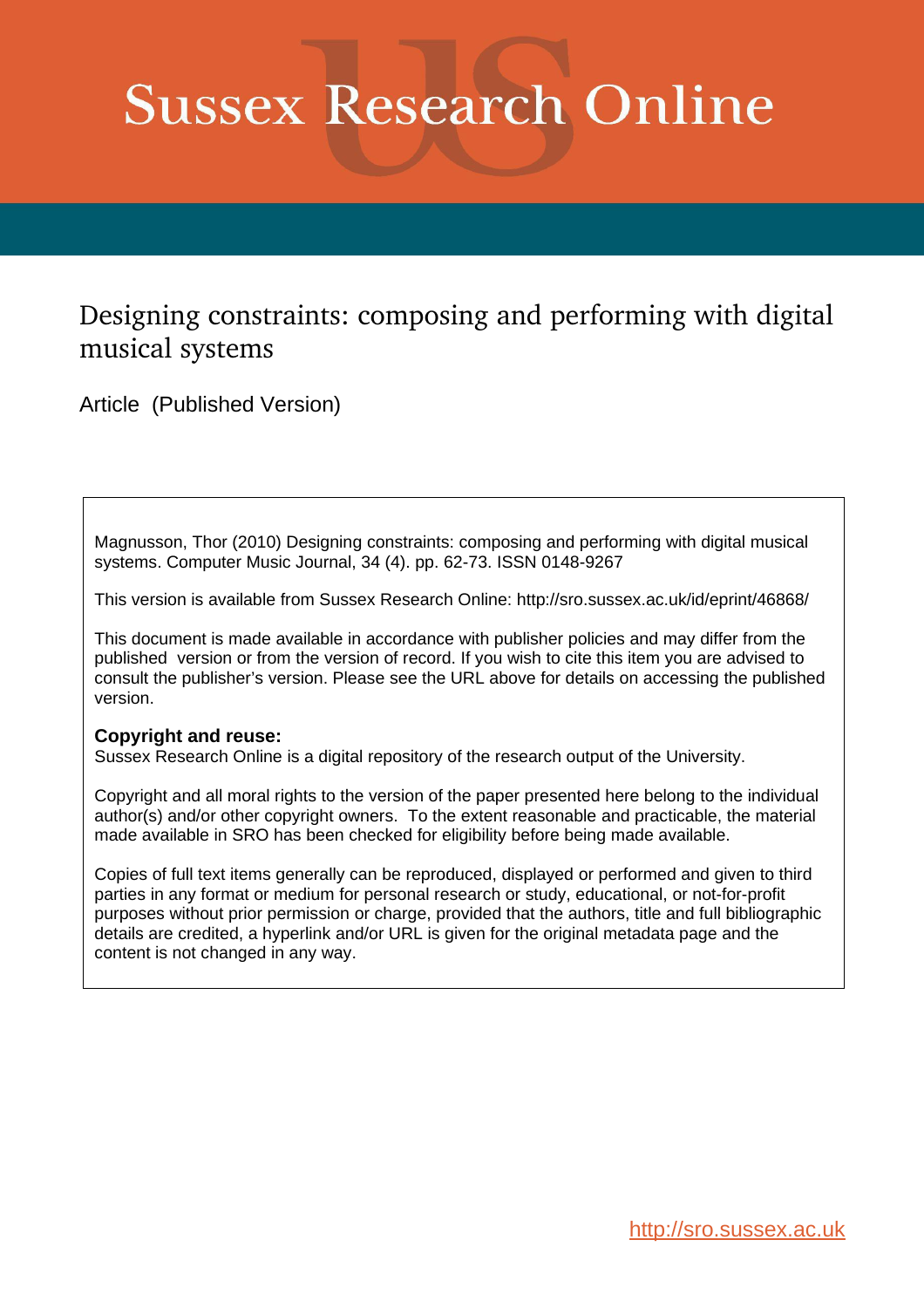#### Thor Magnusson

School of Arts and Media University of Brighton Grand Parade Brighton BN2 0JY UK T.Magnusson@brighton.ac.uk

## Designing Constraints: Composing and Performing with Digital Musical **Systems**

Currently, a musician working with digital technology is faced with a panoply of musical tools that can be roughly characterized by a split between ready-made music production software on the one hand, and audio-programming environments such as SuperCollider, CSound, Pure Data, Max/MSP, ChucK, or Audiomulch (to name but a few) on the other. Problems with the former lie in the conceptual and compositional constraints imposed upon users by software tools that clearly define the scope of available musical expressions. It is for this reason that many musicians, determined to fight the fossilization of music into stylistic boxes, often choose to work with programming environments that allow for more extensive experimentation. However, problems here include the practically infinite expressive scope of the environment, sometimes resulting in a creative paralysis or in the frequent symptom of a musician-turned-engineer. Consequently, a common strategy can be detected, defined here as that of *designing constraints*, where the instrument designer, the composer, or the performer (a distinction often irrelevant in these systems; see Drummond 2009) devises a relatively high-level system of constraints, encapsulating a defined space for potential expression, whether of compositional or gestural nature.

This article engages with this situation by exploring the Human–Computer Interaction (HCI) concepts of *affordances*, *constraints*, and *mapping*. We examine how computational systems of musical expression always involve the establishment of a particular stratum that provides certain affordances to the musician, while concurrently posing important constraints. The article studies how constraints can serve as sources for creative explorations. For this purpose, three systems are analyzed: the mLog, Phalanger, and the ixi lang. All these systems are instantiations that proscribe complexity in favor

Computer Music Journal, 34:4, pp. 62–73, Winter 2010  $© 2010 Massachusetts Institute of Technology.$ 

of a clear, explicit space of gestural trajectories and musical scope. Yet, in their nature as digital systems, we find that the named concretizations are always arbitrary, dynamic, and highly transient, posing problems for the instrument's identity and historical continuity.

#### Affordances and Constraints

The phenomenological method of philosophical inquiry, founded by philosophers such as Husserl, Heidegger, and Merleau-Ponty, has influenced much work in HCI (e.g., Winograd and Flores 1986; Dourish 2001). A related, yet narrower, focus of the relationship between the human and the world has been studied under the terms of ecological psychology. The ecological approach to cognition was developed by psychologist James J. Gibson, who studied human perception and the environment as a dynamic system (Gibson 1979). The field of HCI has incorporated many important concepts derived from ecological psychology, such as ecological affordance and constraint. The former is more commonly used within HCI (e.g., Norman 1988; Gaver 1991), but this article argues that in the context of musical interfaces, the latter might be more pertinent.

#### **Affordances**

Gibson (1979, p. 127) initially defined an environmental affordance as "what it offers the animal, what it provides or furnishes, either for good or ill." In this definition, affordances are properties of the relationship between the environment and the agent (human or animal). The relationship consists of a mapping between the properties of the environment to the potential actions of the agent. An instrument such as the violin affords certain actions to the human that it does not afford to a bee. Influenced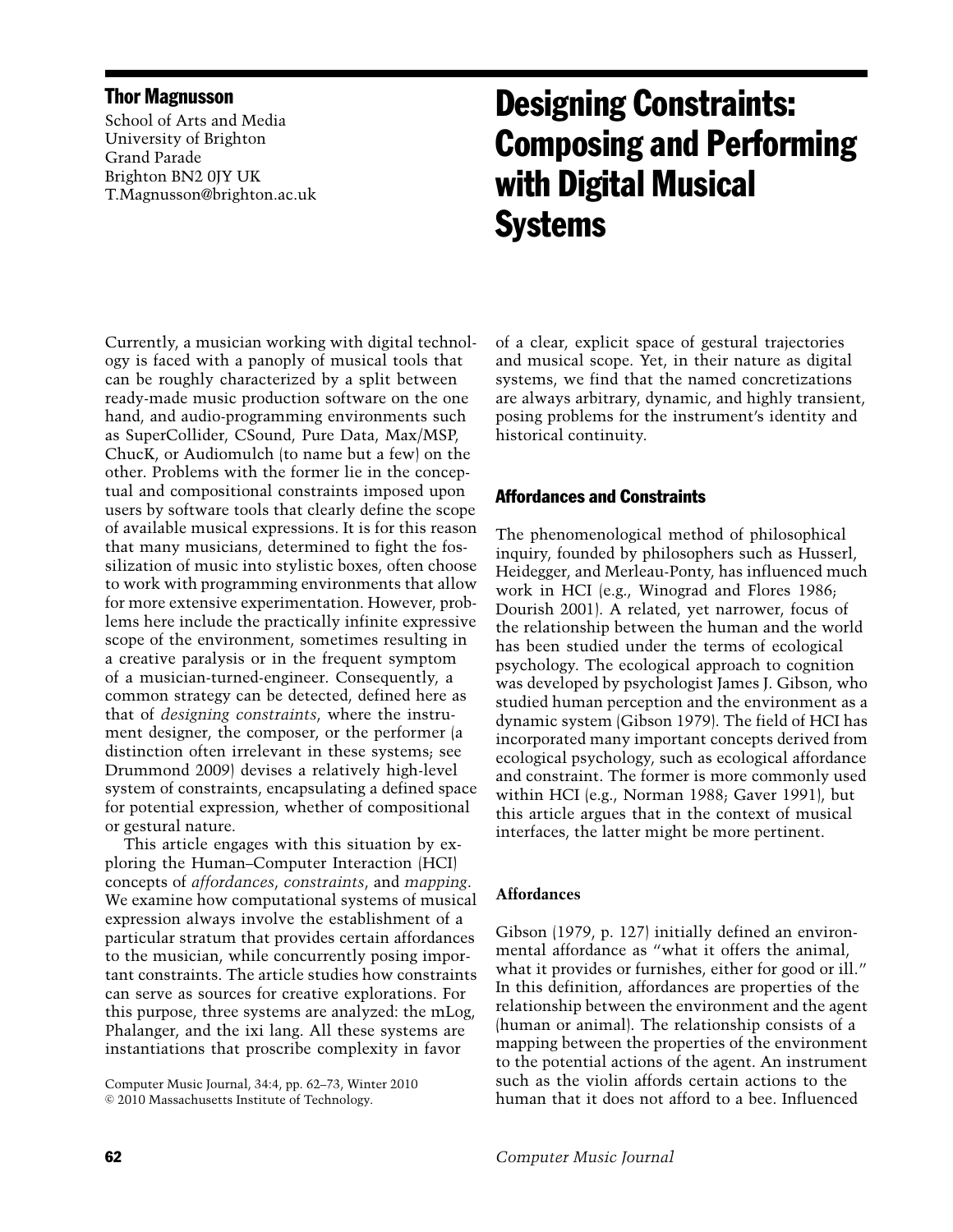by Gibson, Donald Norman, working in the field of HCI, introduced the idea of *perceived affordances* (Norman 1988): the properties that the agent perceives as possible actions upon an object. This is a narrower definition, as Gibson's original definition of affordances saw them as existing independently of the agent's perception—a view supported by Gaver (1991), who talks about perceptible, hidden, and false affordances. Norman's view has been influential in the field of HCI to the degree that most contemporary designers are aware of the importance of affordances in system design.

Affordances have also been defined as entirely subjective. Vera and Simon (1993) define affordances as "carefully and simply encoded internal representations of complex configurations of external objects, the encodings capturing the functional significance of the object." Costall (1995) extends this definition of affordance to also signify a social construction, something that people learn from each other in every culture. A physical object will thus have different affordances in different cultures. However, to get around the relativism of the social constructivist argument, he proposes the "canonical affordance" (Costall 1997) of an object as derived from its name; one hammers with a hammer, wrenches with a wrench, and thus "computes" with a computer.

Ian Hutchby (2001) disagrees. For him, affordances are important precisely because they are not culturespecific. They can provide objectivity, constituting a common platform that exists beyond all cultural difference. Hutchby claims that—as opposed to the views of Grint and Woolgar (1997), who propose a technological hermeneutics—technology exists in a real, physical world that is not reducible to textual interpretation: "Different technologies possess different affordances, and these affordances constrain the ways that they can possibly be 'written' or 'read"' (Hutchby 2001, p. 447). A musical instrument thus affords certain ways of playing, but at the same time it allows for a cultural reading of its expressive scope: It is clear how the affordances of certain instruments change when they are taken into use in different cultures.

One could arguably take a compromise stance between the objective and cultural definitions.

From the perspective of phenomenologically inspired enactivism (Varela, Thompson, and Rosch 1991), it can be argued that it is impossible to talk about affordances that are not grounded in a specific culture. This article therefore rejects the subjective view of affordances maintained by Vera and Simon (1993). Affordances are not representational structures of the object in the subject's mind. They are rather seen as potential applications derived from the agent's embodied relationship with the object in the enactive sense, therefore maintaining the original meaning of affordances as non-representational. However, as this section has illustrated, it is clear that there are certain problems using the term "affordance," considering its highly varied interpretations and definitions.

#### **Constraints**

Margaret A. Boden defines constraints as one of the fundamental sources for creativity: "[F]ar from being the antithesis of creativity, constraints on thinking are what make it possible. . . . Constraints map out a territory of structural possibilities which can then be explored, and perhaps transformed to give another one" (Boden 1990, p. 95). For Boden, the continuity of cultural constraints constitutes the possibility to evaluate creative work, or to recognize ideas as creative. All cultures are founded on constraints; they are the rule-sets that maintain dynamic unity. Constraints can be implicitly understood and explicitly formulated. Constraints are also a term used in compositional theory (Courtot 1992; Ebcioglu 1992; Anders and Miranda 2008). Here, ` constraints are seen as compositional rules that the computer (or the human) must follow.

Cultural or ideological constraints are not the only constraints. Composers and performers must also engage with the physical constraints of the musical instrument that they are composing for or playing. The physical constraints of the piano define its expressive scope, just as the theoretical constraints of a compositional system (such as the 12-tone system) define the compositional scope. Furthermore, the pianist's style of playing the composition is highly dependent on cultural constraints.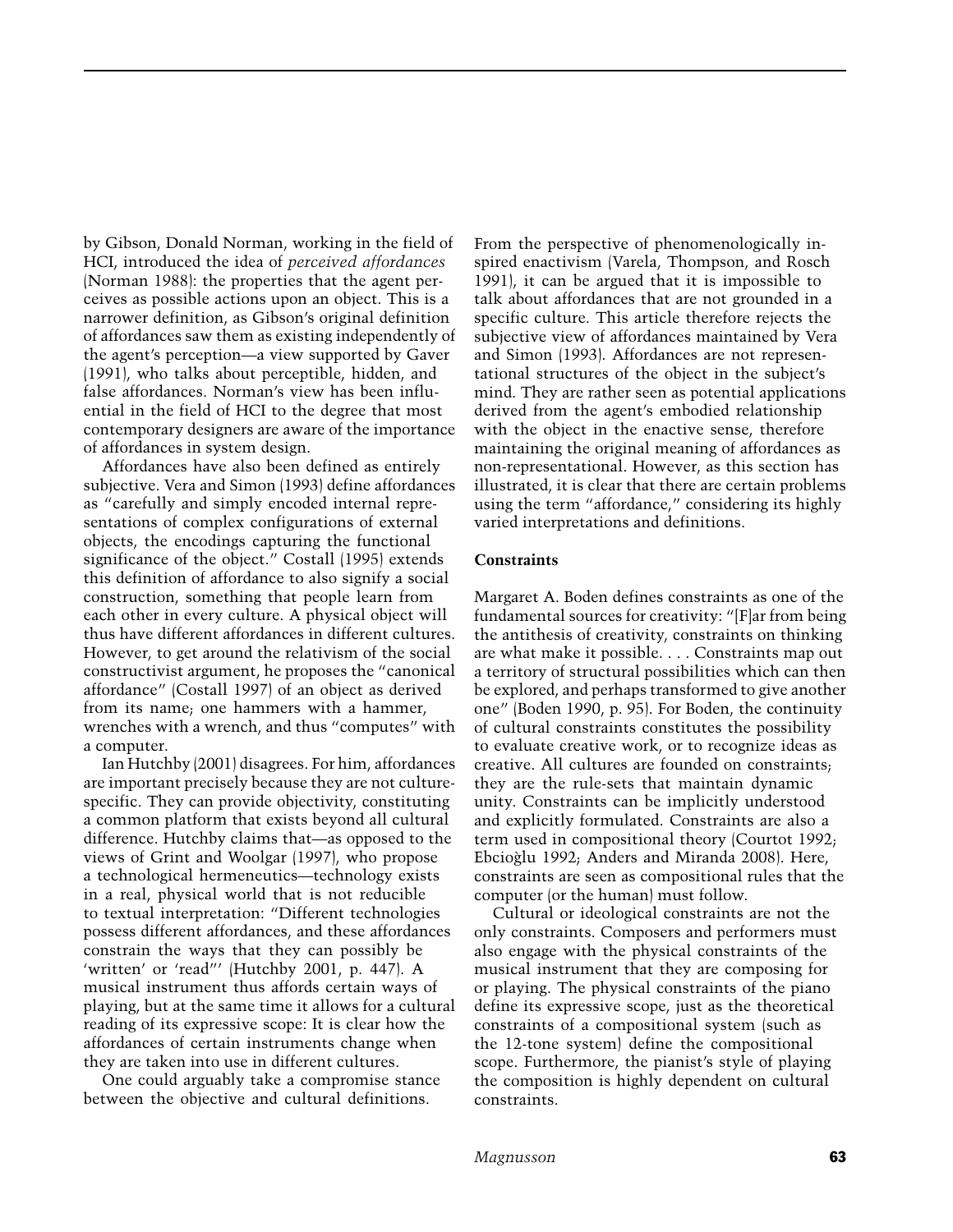Various models of constraints have been proposed. Norman (1999) brings forth a model of physical, logical, and cultural constraints. *Physical constraints* define what can be performed with the physical environment, such as the mouse cursor's not leaving the computer screen. *Logical constraints* outline how human logic inductively informs us about the environment. *Cultural constraints* are shared by cultural groups that form specific conventions (Norman 1999). In the field of music, Pearce and Wiggins (2002) define the working constraints of a composer into three categories: *stylistic constraints*, where the composer is working within the limits of a specific genre or style; *internal constraints*, the logical possibilities of how the piece can progress according to the rule set that has been implicitly or explicitly set; and *external constraints*, the need to be sure that the piece is physically possible for a performer.

In the context of this article, an alternative model of constraints is presented. It focuses on the philosophical–technological relationship between the human and the tool, and it takes into account the social context in which they exist. Here, I define *subjective constraints* as referring to the expressive limitations that face the thinking, creative, performing human. They originate from a long inscription of the musician into a musical tradition, where the musician habituates (Bourdieu 1990) the practices of the tradition. *Objective constraints* represent the physical limitations of the environment or physical material and the designed constraints of human tools. Examples include the inability to play very highpitched notes on a double bass or to control the amplitude envelope of a note played on a piano. These constraints also exist in software. *Cultural constraints* are the conditions in which both technology and ideas exist. They affect the musician who becomes constrained by the technology at hand and the cultural values that underpin its design. In this context, it is important to traverse beyond the simple dualism between sociological constructivism and technological determinism. Technology is defined by culture but equally defines it as well (Latour 1994).

Musicians often have problems breaking an instrument's cultural constraints. These problems are partly owing to extensive training in a particular musical culture where the instrument has become the vehicle of certain musical practices. The cultural constraints thus inform subjective constraints, where musicians are defined by the implicit or explicit rules of the musical tradition in which they participate. Objective constraints affect creativity as well. Here, the musician might reject the script of the instrument and reinterpret it (Akrich 1992). An example is the "table-top guitar," where an electric guitar is used in a manner for which it was not designed. For Boden (1990), constraints such as these constitute a search space in which three types of creativity can take place: combinatorial, explorative, and transformational. It is beyond the scope of this article to explore Boden's theory of creativity, but it is important to point out that the study of constraints is a complex field that can be beneficial to designers of musical instruments, composers, and performers alike.

#### **Affordances or Constraints?**

In HCI, affordance is typically defined as the perceived capacity of a system for certain actions. It is a feature of the object that can be acted upon: a chair on which to sit, a button to press, a mouthpiece into which to blow. In the context of musical instruments, both acoustic and digital, constraints can be defined as their limitations. As opposed to affordances, the constraints of a musical instrument are often not directly perceptible at the initial encounter. They become understood through engagement and experience. Similarly, the fugue is a musical form that is defined by its constraints what is allowed and what not. This is different from how the composer considers the affordances of the instruments they compose for, or the affordances of music in the sense of what it "makes possible" (DeNora 2003, p. 46), such as emotional catharsis or dancing (Clarke 2003, p. 120). The two terms are complementary as they focus on different aspects of the same system.

Simple physical objects have easily detectable affordances. The hammer invites hammering; the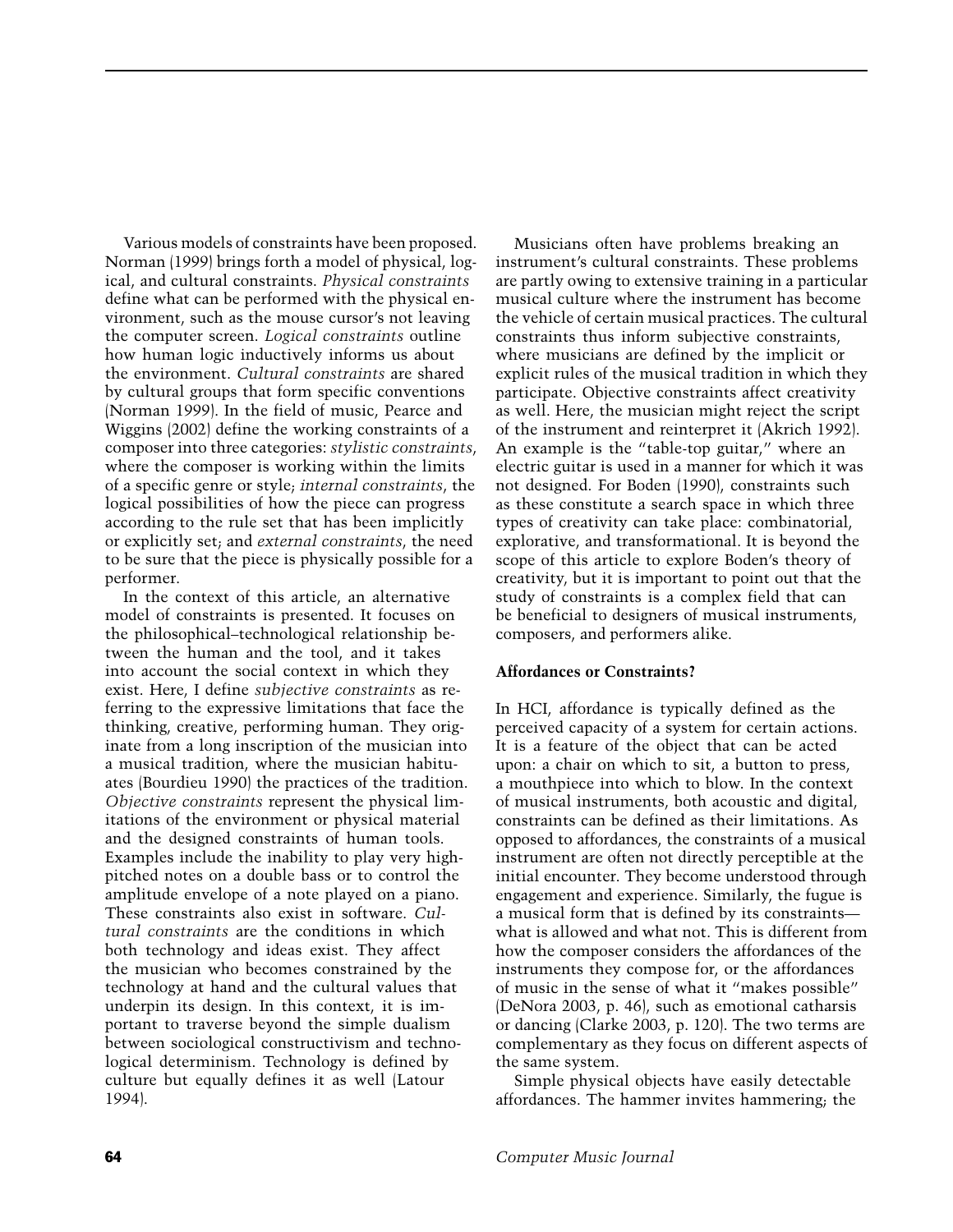knob of the mixing console invites turning. Affordance thus appears as an HCI term for early computer systems, where user interaction happens through low-bandwidth input channels, and the tasks to be performed are relatively simple. Contrarily, in complex virtual systems, such as digital musical instruments, affordances can be imperceptible. Thus, the term constraints proves to be more descriptive of what happens in the design and the use of these systems. Instrument makers actively design affordances according their understanding of musical performance and composition. Users, if not the designers themselves, will then engage with the instrument and learn about its expressive potential through experience, building an embodied tacit knowledge (Polanyi 1966) of the system. Owing to the complexities involved in technological artifacts that originate in such an integrated cultural practice as music, learning a digital musical instrument is therefore more appropriately described as "getting a feeling" for the instrument's constraints, rather than engaging with its affordances. If the focus in the design of a door opener is its affordance, the focus in the design of a digital musical instrument goes beyond that to what it can unveil and where its limits lie.

#### Mapping as Designing Constraints

Mapping is perhaps the most integral feature of new digital musical instruments (Winkler 1995; Chadabe 1997; Bongers 2000; Hunt and Kirk 2000; Orio, Schnell, and Wanderley 2001; Jorda 2005). ` Its prevalence ranges from ergonomic strategies to compositional features. Some authors (Bongers 2000; Jorda 2005) advocate the view that the interface and ` the sound engine should be considered holistically as one system, as a unified instrument for expression. Such a view can be beneficial, as the instrument is easier to understand by a composer or a performer, perhaps helping the instrument to gain historical continuity. However, this dream of the digital musical interface to establish itself, to concretize (or *pointillize*, in the lingo of actor-network theory) might be a mere pipe dream. Even if the instrument is presented as a unified object, it will always be characterized by the split between the interface

and the sound engine, connected by a mapping engine of diversified complexity. The sound and mapping engines serve as the core of the digital musical instrument; they are its "real body." This is the location where constraints are defined and the instrument's functionality constructed. However, unlike the case of acoustic instruments, such design is rarely final owing to the highly arbitrary nature of digital design, which is more or less free from material constraints. The digital musical instrument is perpetually evolving, although a few designer/performers have made efforts to "freeze" the state of the instrument to gain better mastery of it (Waisvisz 1999).

The design of a musical instrument or a composition is a design decision conditioned by the properties found in the source material. These properties map to the constraints described previously, namely, objective constraints (including the affordances of the physical gestural interface and the limitations of the programming language, protocols, or hardware), cultural constraints (the style of music for which the system is designed), and subjective constraints (the background and experience of the designer). However, even if controllers, programming environments, or musical styles are broader than any one composition or musical instrument, these elements represent a musical system that is necessarily conditioned by an intricate process of analyses, categorizations, normalizations, abstractions, and constructions, where the design paths taken are often determined by highly personal, culturally conditioned, and often arbitrary reasons. Considering all the available parameters and functions, mapping should be defined as a compositional process that engenders a structure of constraints.

As mentioned, the distinctions between the composer, performer, and instrument designer become blurred in progressive digital music. The creator is typically one and the same, which is why Jordà (2005) uses the term "digital luthier" for those who not only build but also perform with their instruments. Pérez, Knapp, and Alcorn (2007) make a distinction between what could be defined as composition-based and instrumentbased approaches to the design of digital musical systems, prompting Paine (2009) to ask where one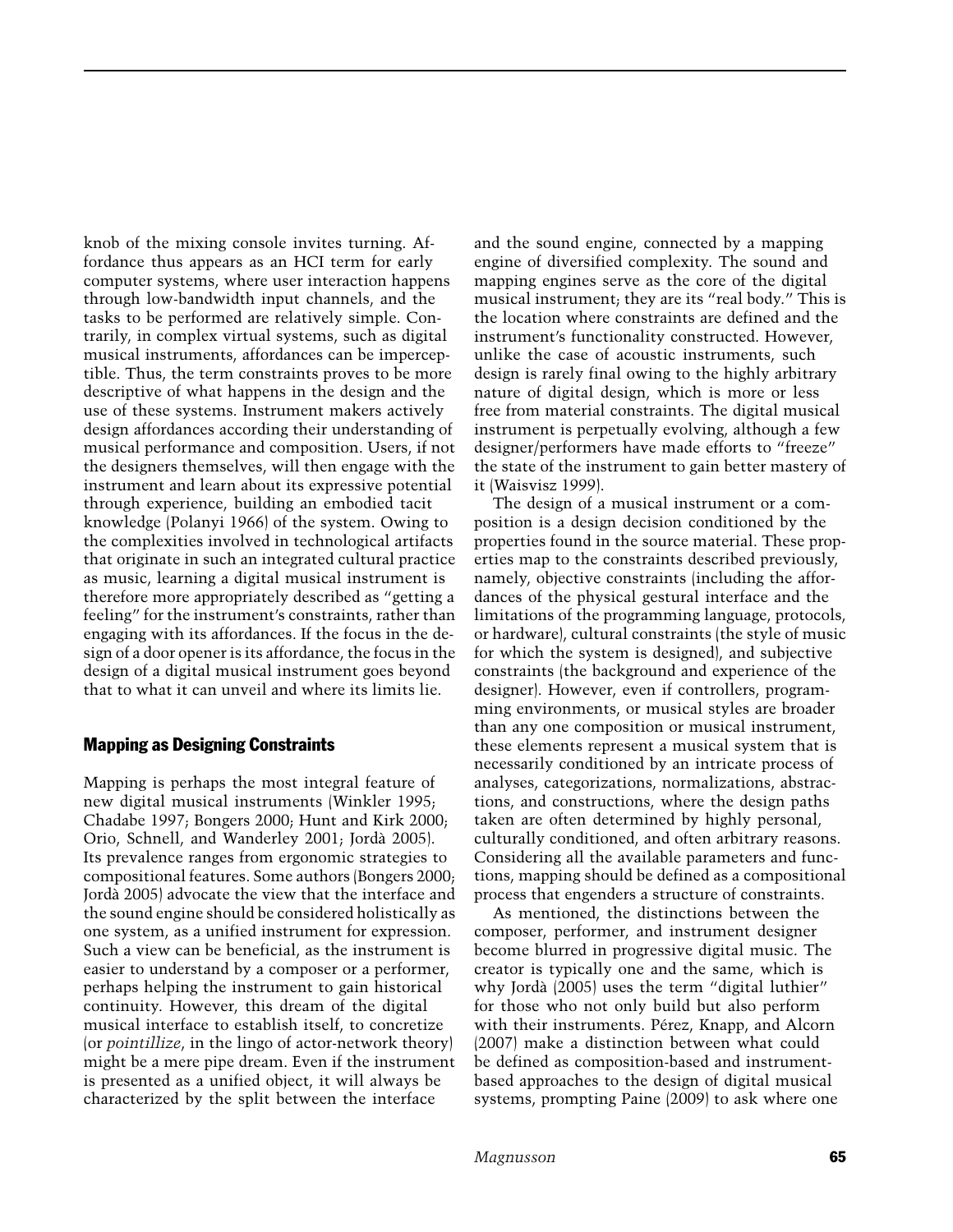*Figure 1. Typical model of the musical interface (Wanderley 2000; Leman 2008; Wessel and Wright 2001). Here, the split between the gestural interface (either virtual or physical) and the sound*

*engine is bridged by the mapping engine. However, the instrumental model is defined as the core of the instrument, where constraints are programmatically defined.*



can define the location of the instrument. Figure 1 attempts to define the instrument's (and equally the composition's) core in the instrumental model. Through this integrated and complex process of design, the results will always be highly personal abstractions that will influence and instigate ideas in the musician using the system. This has provoked the realization in recent work that the system itself becomes an important actor in the ecosystem of the musical performance, not merely influencing and directing through musical encodings, but also extending and augmenting the cognitive and physical capacity of the musician (Gurevich and Treviño 2007; Waters 2007; Bown, Eldridge, and McCormack 2009; Magnusson 2009).

#### Three Musical Systems That Have High Constraints

All musical systems, from compositional theories to musical instruments, can be seen

as systems of constraints. These systems can be located on strata of expressivity. Some are intended to be platforms for general composition or instrument-making, whereas others are abstracted systems for particular purposes. As a case study, I refrain from analyzing the ixiQuarks software, deliberately designed as systems of high constraints (Magnusson 2007). Instead, I will describe my experience as the user of two systems with which I have had the good fortune to compose: mLog by the Owl Project group and Phalanger by Chris Kiefer. I will also describe ixi lang, a livecoding system I wrote in SuperCollider. The creation of these musical systems involved first a thorough exploration and understanding of the source material (hardware, controllers, and programming languages), and second, abstractions or concretizations built on those platforms, equally definable as instruments or compositions.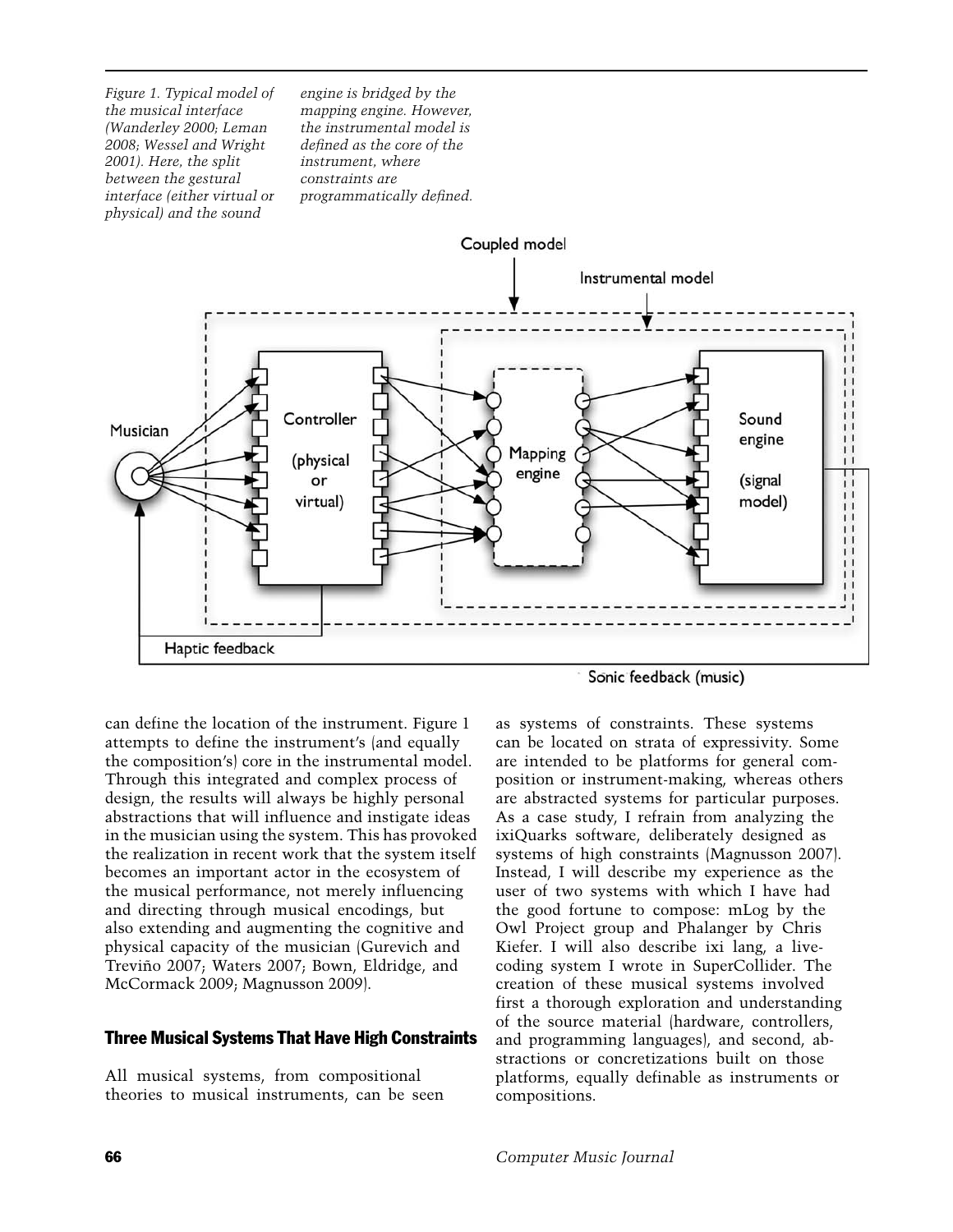*Figure 2. Typical mLog. The wooden log contains the ingredients that make up a constrained expressive interface. A USB or Bluetooth*

*connection with the computer sends OSC-formatted information from the MUIO chip to the programming language.*

#### **mLog**

The mLog is a sensor interface designed by the Manchester-based art collective Owl Project. It is a wooden log containing a MUIO sensor interface [\(www.muio.org\)](http://www.muio.org) that receives eight digital and four analog sensor inputs. As seen in Figure 2, the mLog has two switches, two potentiometers, six pushbuttons (four on the back), and a twodimensional accelerometer. It is a perfect example of a physical interface with clear affordances. For the author, the objective constraints of the mLog provided a liberation from complexity and the infinite choices provided by an audio programming language such as SuperCollider. By being given the affordances in the form of a physical entity, the design of the instrument predominantly involved decisions on how to map the interface functionality to a custom sound engine. The composition was therefore highly inspired and constrained by the interface itself. However, as Figure 1 indicates, it should primarily be located at the level of the audio and mapping engines.

Three compositions were written for the mLog; these represent three different musical instruments. Although the physical interface remains the same, its instrumental functionality differs completely in all three manifestations as a coupled instrument. As its designer, the author felt strongly that the main "body" of the instrument resides at the level of code. The physical interface is merely the control mechanism providing certain affordances for physical action, but mentally, the performer is engaging with attributes and constraints defined in code. Therefore, the physical controller itself, the mLog, could easily be exchanged for a controller with similar affordances (for example a Wiimote or an iPhone) without much change in musical expression. For this reason, I argue that the primary instrumental model (with regard to the question of where the instrument is) should be defined as the mapping engine and sound engine combined, as illustrated in Figure 1. Accordingly, it is the instrumental model that primarily represents the instrument's constraints.

#### **Phalanger**

Phalanger is a computer-vision system intended to facilitate musical control (Kiefer, Collins, and Fitzpatrick 2009). It contains a neural network that detects skin color and a support vector machine (Christianini and Shawe-Taylor 2000) that can be taught hand movements defined by the user. This training consists first of detecting skin color and the background, and second of learning hand gestures. Figure 3 shows how the application detects the skin color of the performer and recognizes the gesture performed. The gestures are given their unique integer identification (ID) numbers. After the training process (which takes only a few minutes), the system outputs Open Sound Control (OSC) information containing the normalized centroid, contour points, and, most importantly, the gesture IDs.

The affordances of Phalanger are very different from those of the mLog. There are certain important limitations derived from the nature of the system itself. For example, it only detects one hand, the light must remain constant, and the background must be the same throughout the session. Apart from the system's objective constraints, such as the ability to recognize shapes, other limitations primarily involve the flexibility of the hand and the user's capacity of memorizing hand gestures (which are rarely symbolic except for speakers of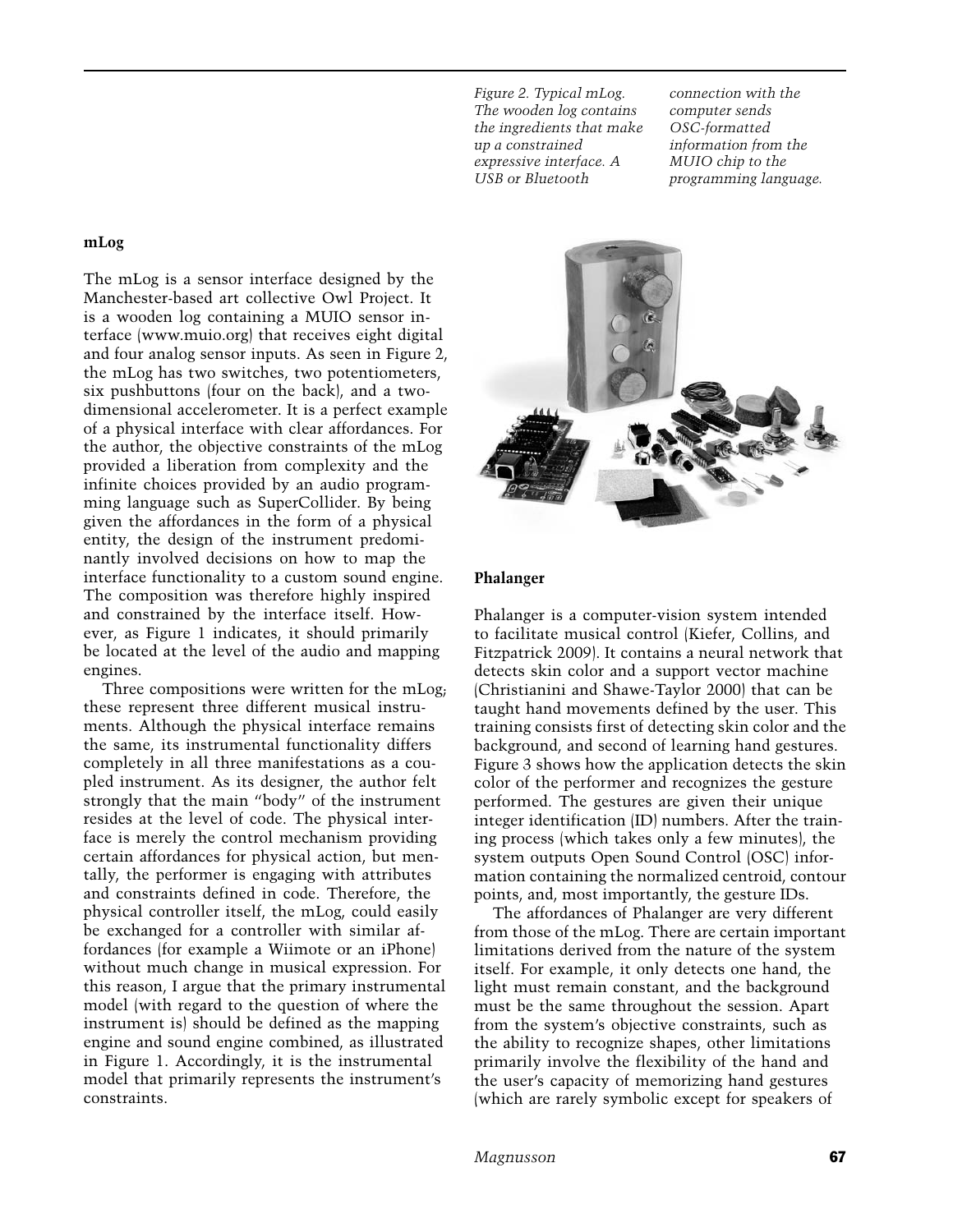*Figure 3. Phalanger in action. The performer forms a hand gesture that has acquired an identity through training of the*

*neural network. Phalanger sends OSC information from the video-analysis application to the programming language.*

| AA<br>m o<br>/photonger/contour, 200, 100, 222, 100, 200, 191, 07, 110, 07, 100,<br>fps: 30.525913 / 113.763634<br>/phalanger/defects, 176, 62, 200, 128, 143, 125, 120, 78 ]<br>/phalanger/centroid, 110, 160 ]<br>/phaianger/tophost, 75, 75 ]<br>/phaianger/lefthost, 48, 90 ]<br>/phalanger/rightHost, 113, 87 ]<br>SVM result: 0<br>/phalanger/area, 8301 ]<br>Smoothed result: 0<br>/phalanger/contour, 238, 156, 236, 191, 87, 113, 87, 188, 75, 88, 9<br>phalanger/defects, 165, 60, 149, 128, 111, 102, 123, 78 ]<br>/phalanger/centroid, 110, 161 ]<br>/phalanger/tophost, 75, 75 ]<br>/phalanger/lefthost, 40, 90 ]<br>/phalanger/righthost, 188, 87  <br>/phalanger/area, 8262.5 ]<br>/phalanger/contour, 238, 156, 238, 188, 218, 176, 228, 188, 87, 188<br>phalanger/defects, 203, 137, 143, 125, 114, 105, 123, 78 ]<br>/phalanger/centroid, 110, 160  <br>/phalanger/tophost, 80, 75 ]<br>/phalanger/lefthost, 48, 90 ]<br>/phalanger/rightMost, 113, 87 ]<br>/phalanger/area, 8414.5 ]<br>/phalanger/contour, 161, 48, 238, 156, 222, 158, 238, 191, 87, 113,<br>/phalanger/defects, 165, 60, 200, 120, 143, 125, 111, 102 ]<br>/phalanger/centroid, 110, 161 ]<br>phalanger/tophost, 75, 75  <br>/phalanger/lefthost, 48, 98 ]<br>/phalanger/rightMost, 113, 87 ]<br>phalanger/area, 8559  <br>/phalanger/contour, 238, 153, 238, 191, 87, 113, 87, 108, 75, 80,<br>/phalanger/defects, 168, 60, 176, 62, 200, 128, 143, 125 ]<br>/phalanger/centroid, 110, 161 ]<br>/phalanger/tophost, 75, 75 ]<br>/phalanger/lefthost, 45, 93 ]<br>/phalanger/rightNost, 110, 87 ]<br>phalanger/area, 8282 ]<br>/phalanger/contour, 238, 153, 219, 158, 238, 194, 224, 179, 231, 19<br>phalanger/defects, 203, 134, 143, 125, 114, 105, 123, 78 ]<br>/phalanger/centroid, 118, 161 ]<br>/phalonger/tophost, 75, 75  <br>/phalanger/lefthost, 45, 93 ]<br>/phalanger/rightHost, 113, 87 ]<br>/phalanger/area, 8525  <br>/phalanger/contour, 238, 147, 238, 194, 218, 176, 87, 113, 87, 188,<br>/phalanger/defects, 206, 137, 143, 125, 111, 102, 126, 78 ]<br>/phalanger/centroid, 118, 161  <br>/pholonger/tophost, 75, 75 ]<br>phalanger/lefthost, 48, 98 ]<br>/phalanger/rightMost, 113, 87 ]<br>/phalanger/area, 8504  <br>/phalanger/contour, 238, 153, 238, 191, 87, 113, 87, 108, 75, 88, 9<br>/phalanger/defects, 168, 60, 176, 62, 143, 125, 123, 78 ]<br>eeo<br>ixi qu<br>Boot   K<br>Inactive<br>o detaut prepare rec<br>utilities<br>Avg CPU<br>Poak CPU:<br>$\mathcal{H}$<br>instruments<br>UGens:<br>Synths :<br>effects<br>SynthDefs:<br>Groups:<br>filters<br>Volume : M<br>spectral<br>dynamics<br>internal server<br>o default prepare rec<br>۰<br>load<br>Quit K<br>running<br><b>WaveScope</b><br>Avg CPU: 0.1 %<br>Peak CPU: 0.1 %<br>preset.1<br>store<br>UGens: 0<br>Synths: 0<br>delate<br>El stereo<br>Groups: 2<br>SynthDofs: 837<br>Open<br>$\Box$ mono<br>clear.<br>0   M : whutov | Phalanger File Edit Window | 亞 | $0.088/5$ $\odot$ $\cdots$ $\odot$ $\blacksquare$ $\spadesuit$ $\spadesuit$ $\Box$ (100%) $\uplus$ Fri 18:17 Q |  |
|--------------------------------------------------------------------------------------------------------------------------------------------------------------------------------------------------------------------------------------------------------------------------------------------------------------------------------------------------------------------------------------------------------------------------------------------------------------------------------------------------------------------------------------------------------------------------------------------------------------------------------------------------------------------------------------------------------------------------------------------------------------------------------------------------------------------------------------------------------------------------------------------------------------------------------------------------------------------------------------------------------------------------------------------------------------------------------------------------------------------------------------------------------------------------------------------------------------------------------------------------------------------------------------------------------------------------------------------------------------------------------------------------------------------------------------------------------------------------------------------------------------------------------------------------------------------------------------------------------------------------------------------------------------------------------------------------------------------------------------------------------------------------------------------------------------------------------------------------------------------------------------------------------------------------------------------------------------------------------------------------------------------------------------------------------------------------------------------------------------------------------------------------------------------------------------------------------------------------------------------------------------------------------------------------------------------------------------------------------------------------------------------------------------------------------------------------------------------------------------------------------------------------------------------------------------------------------------------------------------------------------------------------------------------------------------------------------------------------------------------------------------------------------------------------------------------------------------------------------------------------------------------------------------------|----------------------------|---|----------------------------------------------------------------------------------------------------------------|--|
|                                                                                                                                                                                                                                                                                                                                                                                                                                                                                                                                                                                                                                                                                                                                                                                                                                                                                                                                                                                                                                                                                                                                                                                                                                                                                                                                                                                                                                                                                                                                                                                                                                                                                                                                                                                                                                                                                                                                                                                                                                                                                                                                                                                                                                                                                                                                                                                                                                                                                                                                                                                                                                                                                                                                                                                                                                                                                                                    |                            |   |                                                                                                                |  |
|                                                                                                                                                                                                                                                                                                                                                                                                                                                                                                                                                                                                                                                                                                                                                                                                                                                                                                                                                                                                                                                                                                                                                                                                                                                                                                                                                                                                                                                                                                                                                                                                                                                                                                                                                                                                                                                                                                                                                                                                                                                                                                                                                                                                                                                                                                                                                                                                                                                                                                                                                                                                                                                                                                                                                                                                                                                                                                                    |                            |   |                                                                                                                |  |
|                                                                                                                                                                                                                                                                                                                                                                                                                                                                                                                                                                                                                                                                                                                                                                                                                                                                                                                                                                                                                                                                                                                                                                                                                                                                                                                                                                                                                                                                                                                                                                                                                                                                                                                                                                                                                                                                                                                                                                                                                                                                                                                                                                                                                                                                                                                                                                                                                                                                                                                                                                                                                                                                                                                                                                                                                                                                                                                    |                            |   |                                                                                                                |  |
|                                                                                                                                                                                                                                                                                                                                                                                                                                                                                                                                                                                                                                                                                                                                                                                                                                                                                                                                                                                                                                                                                                                                                                                                                                                                                                                                                                                                                                                                                                                                                                                                                                                                                                                                                                                                                                                                                                                                                                                                                                                                                                                                                                                                                                                                                                                                                                                                                                                                                                                                                                                                                                                                                                                                                                                                                                                                                                                    |                            |   |                                                                                                                |  |
|                                                                                                                                                                                                                                                                                                                                                                                                                                                                                                                                                                                                                                                                                                                                                                                                                                                                                                                                                                                                                                                                                                                                                                                                                                                                                                                                                                                                                                                                                                                                                                                                                                                                                                                                                                                                                                                                                                                                                                                                                                                                                                                                                                                                                                                                                                                                                                                                                                                                                                                                                                                                                                                                                                                                                                                                                                                                                                                    |                            |   |                                                                                                                |  |
|                                                                                                                                                                                                                                                                                                                                                                                                                                                                                                                                                                                                                                                                                                                                                                                                                                                                                                                                                                                                                                                                                                                                                                                                                                                                                                                                                                                                                                                                                                                                                                                                                                                                                                                                                                                                                                                                                                                                                                                                                                                                                                                                                                                                                                                                                                                                                                                                                                                                                                                                                                                                                                                                                                                                                                                                                                                                                                                    |                            |   |                                                                                                                |  |
|                                                                                                                                                                                                                                                                                                                                                                                                                                                                                                                                                                                                                                                                                                                                                                                                                                                                                                                                                                                                                                                                                                                                                                                                                                                                                                                                                                                                                                                                                                                                                                                                                                                                                                                                                                                                                                                                                                                                                                                                                                                                                                                                                                                                                                                                                                                                                                                                                                                                                                                                                                                                                                                                                                                                                                                                                                                                                                                    |                            |   |                                                                                                                |  |
|                                                                                                                                                                                                                                                                                                                                                                                                                                                                                                                                                                                                                                                                                                                                                                                                                                                                                                                                                                                                                                                                                                                                                                                                                                                                                                                                                                                                                                                                                                                                                                                                                                                                                                                                                                                                                                                                                                                                                                                                                                                                                                                                                                                                                                                                                                                                                                                                                                                                                                                                                                                                                                                                                                                                                                                                                                                                                                                    |                            |   |                                                                                                                |  |
|                                                                                                                                                                                                                                                                                                                                                                                                                                                                                                                                                                                                                                                                                                                                                                                                                                                                                                                                                                                                                                                                                                                                                                                                                                                                                                                                                                                                                                                                                                                                                                                                                                                                                                                                                                                                                                                                                                                                                                                                                                                                                                                                                                                                                                                                                                                                                                                                                                                                                                                                                                                                                                                                                                                                                                                                                                                                                                                    |                            |   |                                                                                                                |  |
|                                                                                                                                                                                                                                                                                                                                                                                                                                                                                                                                                                                                                                                                                                                                                                                                                                                                                                                                                                                                                                                                                                                                                                                                                                                                                                                                                                                                                                                                                                                                                                                                                                                                                                                                                                                                                                                                                                                                                                                                                                                                                                                                                                                                                                                                                                                                                                                                                                                                                                                                                                                                                                                                                                                                                                                                                                                                                                                    |                            |   |                                                                                                                |  |

sign languages). For this author, designing musical systems for Phalanger was an intriguing process. A current of gestural data flows from Phalanger into SuperCollider, which is used as the mapping and sound engine. Any gesture ID can be mapped to any musical event, and in the main composition, a decision was taken to use gesture IDs to instantiate a corresponding number of complex SuperCollider synths whose parameters could be controlled with free hand movements (i.e., using centroid and contour data).

Phalanger poses an interesting addition to the model presented in Figure 1. As the neural network can be taught hand gestures and these saved into a gesture file, Phalanger can be used to load in different files of different gesture combinations. Each training session therefore yields a new controller. Different controllers can control the same sound engine, or alternatively, one controller can steer many sound

engines. Again, the attempt to define a unified instrument feels unnatural, as the core of the instrument can be found in its mapping. In terms of performer skills, the author was able to build up a repository of hand gestures that were used as symbols for features in the sound system. However, practice is needed for the proper incorporation of these gestures. Continuity with these instruments is unlikely to happen, as every session prompts new ideas, new connections in the mapping engine, or new features in the sound engine. For the author, the instances of musical instruments or compositions built in Phalanger will always be of a highly transient nature.

#### **ixi lang**

A typical problem for the live coder is the high level of expertise required for such performance (Nilson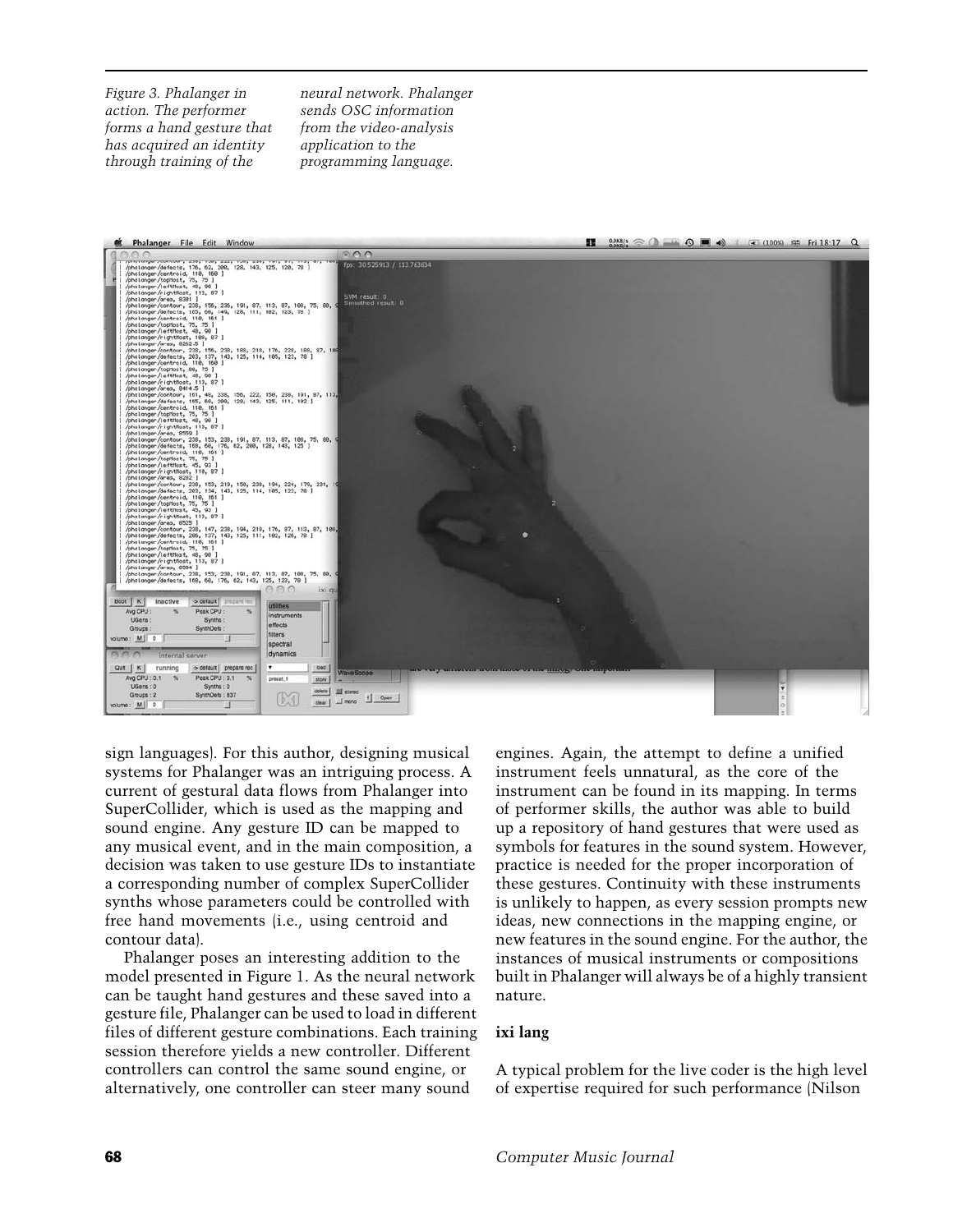*Figure 4. Screenshot of the ixi lang. Each line is written and evaluated in real time, giving the performer full control of*

*the music, but within set constraints inscribed in the programming language itself.*

2007). Very few performers are able to exhibit those skills without consistent dedication to practice (Sorensen and Brown 2007). Although fascinated by certain virtuosic live coders, it seemed to this author that such incorporation of dexterity strives against the primary rationale of the mechanical computer, namely, the automation of rote tasks and the augmentation of mental capacity. The decision was therefore taken to design a musical live coding programming language that frees performers from having to think at the level of computer science, allowing them to engage directly with music through a high-level representation of musical patterns. Naturally some degree of algorithmic thinking and consideration of syntax is required.

The ixi lang is a live coding programming language whose interpreter is built in SuperCollider, thus concomitantly gaining access to the underlying power of that environment. However, unlike SuperCollider, the aim with the language was to create expressive constraints. Inspired by operator overloading in C++, the live coding systems of Alex McLean (2004), and esoteric languages such as Whitespace and Brainf  $\overline{A}$  k (see [www.esolangs.org\)](http://www.esolangs.org), the ixi lang was designed as a high-level system that affords certain types of musical patterns, but excludes others. As such, the system itself becomes a compositional form. Here, constraints inherent in the language are seen as providing freedom from complexity, yet defining a large-enough search space (Boden 1990) for musicians other than the author to explore and express themselves. As seen in Figure 4, the language is very simple and intuitive for the audience. Code can be written that changes other code (and updates the code in the same document), which allows for complex structures and changes over time that are not directly called by the performers.

The ixi lang affords a specific set of musical activities. It provides a scaffold for externalizing musical thinking (Clark 2008) and, through its simplicity, attempts to ease the live coder's cognitive load. As a live-coding system, it goes further than most common live-coding environments in providing a simple, high-level platform for musical expression. As the system is written in SuperCollider (SC), normal SC code can easily be written in the same document, allowing the user to tap into the

| $\odot$ $\odot$ $\odot$ |                    | ixilang live coder - window 1 |   |   |   |     |          |  |
|-------------------------|--------------------|-------------------------------|---|---|---|-----|----------|--|
| scale minor             |                    |                               |   |   |   |     |          |  |
|                         | tuning wcHarm      |                               |   |   |   |     |          |  |
| aa                      | ->                 | xylo[1 5 7 3 2                |   |   |   |     |          |  |
| john ->                 |                    | xylo[5 531                    |   |   |   | 6   | $1+12$   |  |
| zig                     | $\rightarrow$      | xylo[1 5                      |   |   |   | 365 | $J+12$   |  |
| ali                     | $\rightarrow$      | li o x x s                    |   |   | t |     | ı        |  |
| ringo                   | ->                 | Ik                            | k | v |   | v   | ı        |  |
|                         | $ringo \gg$ reverb |                               |   |   |   |     |          |  |
|                         | john >> distort    |                               |   |   |   |     |          |  |
| kk                      | ->                 | piano[1  1  1  5              |   |   |   |     | $7 - 24$ |  |
| >shift zig 2            |                    |                               |   |   |   |     |          |  |
| swap zig                |                    |                               |   |   |   |     |          |  |
|                         |                    | future $4:8 \gg$ swap ali     |   |   |   |     |          |  |
| tempo 110:20            |                    |                               |   |   |   |     |          |  |
|                         |                    |                               |   |   |   |     |          |  |
|                         |                    |                               |   |   |   |     |          |  |

extensive scope of SuperCollider itself. Learning the affordances of ixi lang as presented in its language constructs might take a couple of hours, but getting an overview of the system's constraints can take many long sessions of practice.

#### **Comparison of the Three Systems**

Of the three systems, it is perhaps only the mLog that lends itself to be effectively studied by the theory of affordances. The mLog has perceivable affordances (i.e., the buttons, the knobs, and the hidden accelerometer). Phalanger has no clearly identifiable perceivable affordances. Its physical interface is the camera, but ultimately it is the user who defines the functionality of the system by training its gesture-recognition algorithm. Similarly, the ixi lang has affordances in terms of the methods and functions the system provides.

For this reason, it is argued here that the focus, when designing and analyzing new interfaces for musical expression, should rather be on constraints than affordances, although the latter are always naturally present. It could be roughly stated that affordances have to do with usability, whereas constraints define the limits of musical expression. This can be clarified by the fact that after the initial encounter with a musical instrument (when its affordances are studied), the performer spends more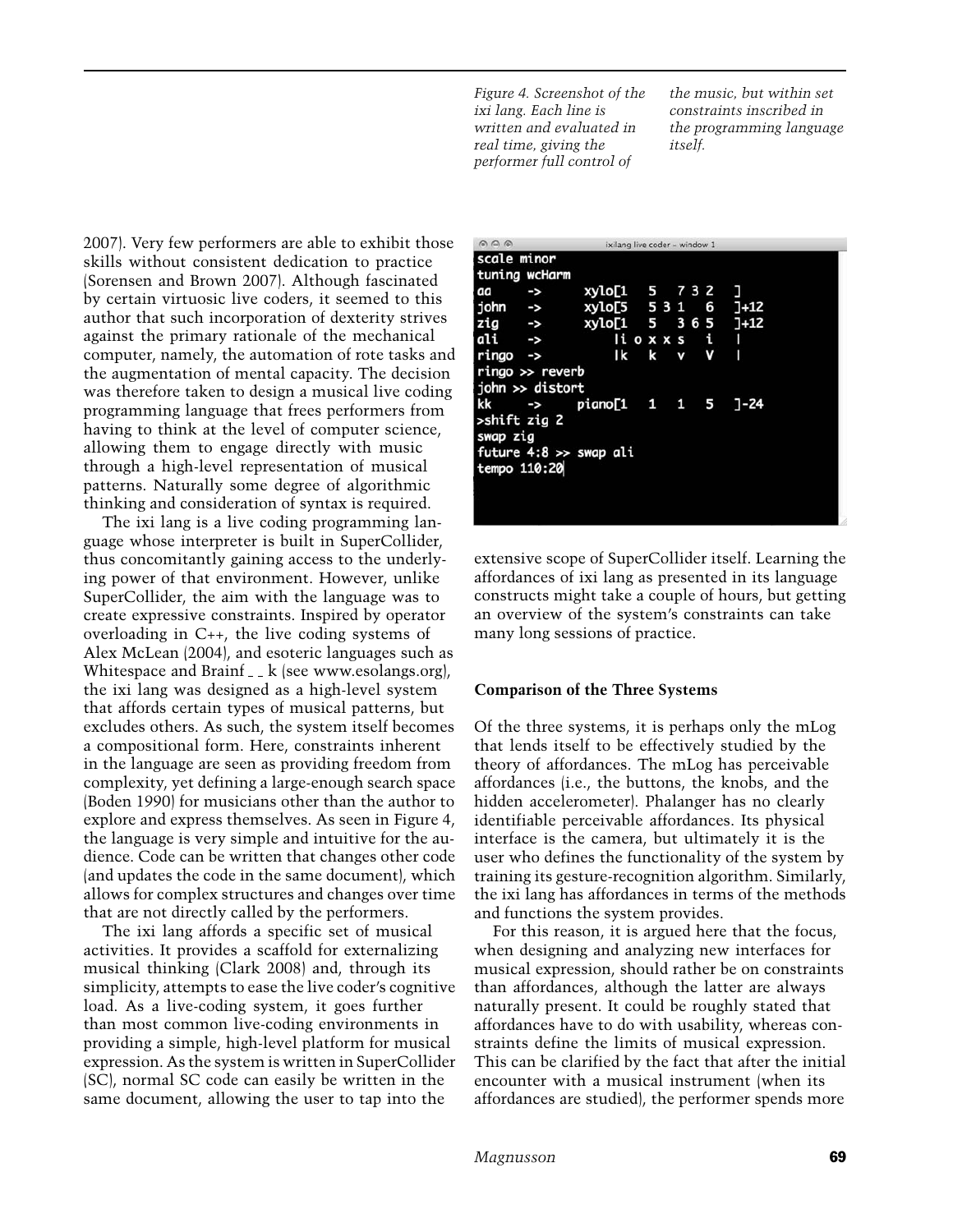time in exploring and engaging with the instrument's constraints. A recent survey (Magnusson and Hurtado Mendieta 2008) has shown that people enjoy and are inspired by exploring the limitations of digital musical instruments.

Systems like the three described here are so open and flexible as interfaces that it is only when they have been given rigid mapping to sound engines that they gain their function—and indeed identity—as expressive musical systems. This process of creating identity is a process of designing constraints. The performer of the system, when practicing and performing with it, is mentally engaging with the system's constraints rather than affordances. The constraints can be the source of creative inspiration, thus freeing the composer from too much choice and defining the search space by outlining musical rules. This is typical and common in the world of acoustic instruments, but in computer music, these constraints must be actively and consciously defined by the designer/composer.

#### Virtuosity as Mental Skill in Digital Musical Instruments

The three systems analyzed herein can be defined as being idiosyncratic; they are adapted to personal artistic expression, thus obfuscating the distinction between the instrument and the composition. This fact illustrates how unlikely it is that many of the digital musical systems developed today will establish themselves in the manner of our beloved acoustic instruments. History, legacy, and tradition are not the strong features of new musical interfaces. There are many reasons for the transient nature of the new systems, the most obvious being that they are systems of high-level design of constraints, originating from the more general expressive mold of the programming environments. Code can thus be seen as the wood and strings of the digital instrument maker, the difference being that in building the digital system, a great deal of musical theory is inscribed in the tool, and consequently the performer's agency is prescribed. This happens to some extent in acoustic instruments as well, but to an intensified degree in digital systems.

In the three systems discussed, it is clear that the primary skills demonstrated are not at a level that is directly musical or "instrumental." Rather, we find an expertise involving the knowledge of electronics, computer science, artificial intelligence, and digital audio synthesis. The primary virtuosity is not at the level of the instrument itself or in the relationship between the agent and the object, but rather below the instrument at the strata of hardware and code. Similarly, in generative creative systems, the designer defines the potential semantic space based on rules that effectively outline the structural limits of the possible. Virtuosity in contemporary musical composition can therefore be defined as the skill of designing and understanding constraints.

The digital musical instrument is a system of constraints, both ergonomic and music-theoretical, that is determined primarily by two factors: the musical culture in which the designer is located (cultural and subjective constraints) and the expressive scope of the programming language or the hardware of which it is created (objective constraints). The system becomes an actor (Latour 1994), a container of musical theory in the form of an epistemic tool (Magnusson 2009) that has a performative and mimetic agency as a behavioral object (Bown, Eldridge, and McCormack 2009). In new musical instruments created with general and diverse building blocks, the rationale for creating high-level constraints is primarily to engender an identity, a musical world that is simple, intuitive, and direct. Virtuosity in new digital instruments thus relates to the understanding of the system's core, an understanding typically achieved from the process of being its designer. This type of virtuosity is not a relationship by a performer and the perceived affordances of the instrument (an association found in acoustic instruments), but rather a habituated (Bourdieu 1990) incorporation (Hayles 1999) of the system's constraints achieved through a knowledge of its material, its mapping engine, and the exploration of its expressive limits.

#### **Conclusion**

From both informal and formal surveys (e.g., Magnusson and Hurtado Mendieta 2008) of my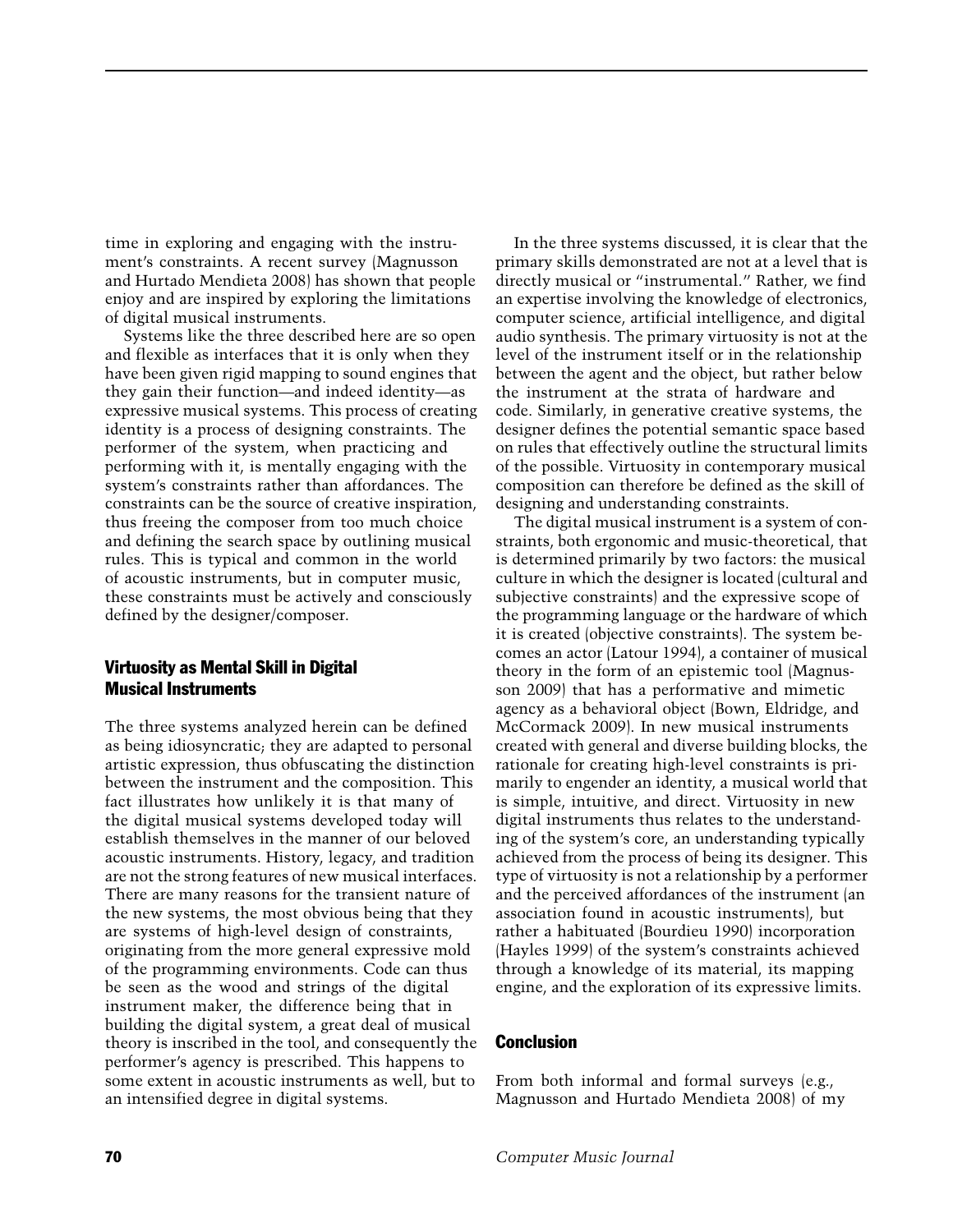musical systems, I have realized that in learning the instrument and engaging with its expressive potential, people are only initially concerned with the affordances of the interface. The main bulk of the time spent in learning the instrument involves building a habituated mental model of its constraints. Similarly, the Phalanger affords handgesture recognition, but in performance, the user focuses primarily on the relationship between gestures and parameters in the sound engine. These parameters define the instrument more than any physical camera or screen-based representation. The ixi lang provides a world of constrained expression. It fortifies simple musical activity and excludes the bewildering complexity of SuperCollider itself, although one can make use of that language as well.

This article presented three highly diverse musical systems that are abstracted from more complex systems. As abstractions, they become deliberate designs of constraints, where the making of the instrument involves composition, or alternatively, composing involves instrument design. The instrument presents the affordances and some objective constraints, but it is at the level of the sound and mapping engines that we find the field of constraints that becomes the conceptual space (Boden 1990) for the performer or composer to explore. The design of a new interface for musical expression involves the provision of affordances in terms of hardware or software features, but the primary character of the instrument is defined by its constraints. Virtuosity of new musical instruments is therefore not to be found at the level of the interface itself where the performer's body interacts with perceived affordances of the physical interface, but at the level of code or hardware of various strata, where the structure of the search space is defined and limitations are set.

To conclude, it could be said that affordances and constraints in musical instruments are two sides of the same coin, but with a change of focus where affordances point to features that make things possible and constraints define the limits of the possible. Composing an instrument therefore implies some degree of affordance design, but the core activity typically involves the iterative process of experiencing and adopting the system's constraints. Through

this process, a limited artifact (the instrument) is abstracted out of another more general artifact (the programming language), and a coherent expressive structure of musical possibilities emerges.

#### **References**

- Akrich, M. 1992. "The De-Scription of Technical Objects." In W. Bijker and J. Law, eds. *Shaping Technology/Building Society*. Cambridge, Massachusetts: MIT Press, pp. 205–224.
- Anders, T., and E. T. Miranda. 2008. "Higher-Order Constraint Applicators for Music Constraint Programming." *Proceedings of the 2008 International Computer Music Conference*. San Francisco, California: International Computer Music Association. Available on-line at [http://quod.lib.umich.edu/i/icmc/.](http://quod.lib.umich.edu/i/icmc/)
- Boden, M. A. 1990. *The Creative Mind: Myths and Mechanisms*. London: Wiedenfield and Nicholson.
- Bongers, B. 2000. "Physical Interfaces in the Electronic Arts. Interaction Theory and Interfacing Techniques for Real-Time Performance." In M. Wanderley and M. Battier, eds. *Trends in Gestural Control of Music.* Paris: IRCAM, pp. 41–70.
- Bourdieu, P. 1990. *The Logic of Practice.* Cambridge, UK: Polity Press.
- Bown, O., A. Eldridge, and J. McCormack. 2009. "Understanding Interaction in Contemporary Digital Music: From Instruments to Behavioural Objects." *Organised Sound* 14(2):188–196.
- Chadabe, J. 1997. *Electric Sound: The Past and Promise of Electronic Music*. Upper Saddle River, New Jersey: Prentice Hall.
- Clark, A. 2008. *Supersizing the Mind: Embodiment, Action, and Cognitive Extension*. New York: Oxford University Press.
- Clarke, E. F. 2003. "Music and Psychology." In M. Clayton, T. Herbert, and R. Middleton, eds. *The Cultural Study of Music: A Critical Introduction.* London: Routledge, pp. 113–123.
- Costall, A. 1995. "Socializing Affordances." *Theory and Psychology* 5(4):467–481.
- Costall, A. 1997. "The Meaning of Things." *Social Analysis* 41(1):76–86.
- Courtot, F. 1992. "Logical Representation and Induction for Computer Assisted Composition." In M. Bablan, K. Ebcioglu, and O. Laske, eds. ` *Understanding Music with AI.* Cambridge, Massachusetts, and Menlo Park, California: MIT Press and AAAI Press, pp. 156–181.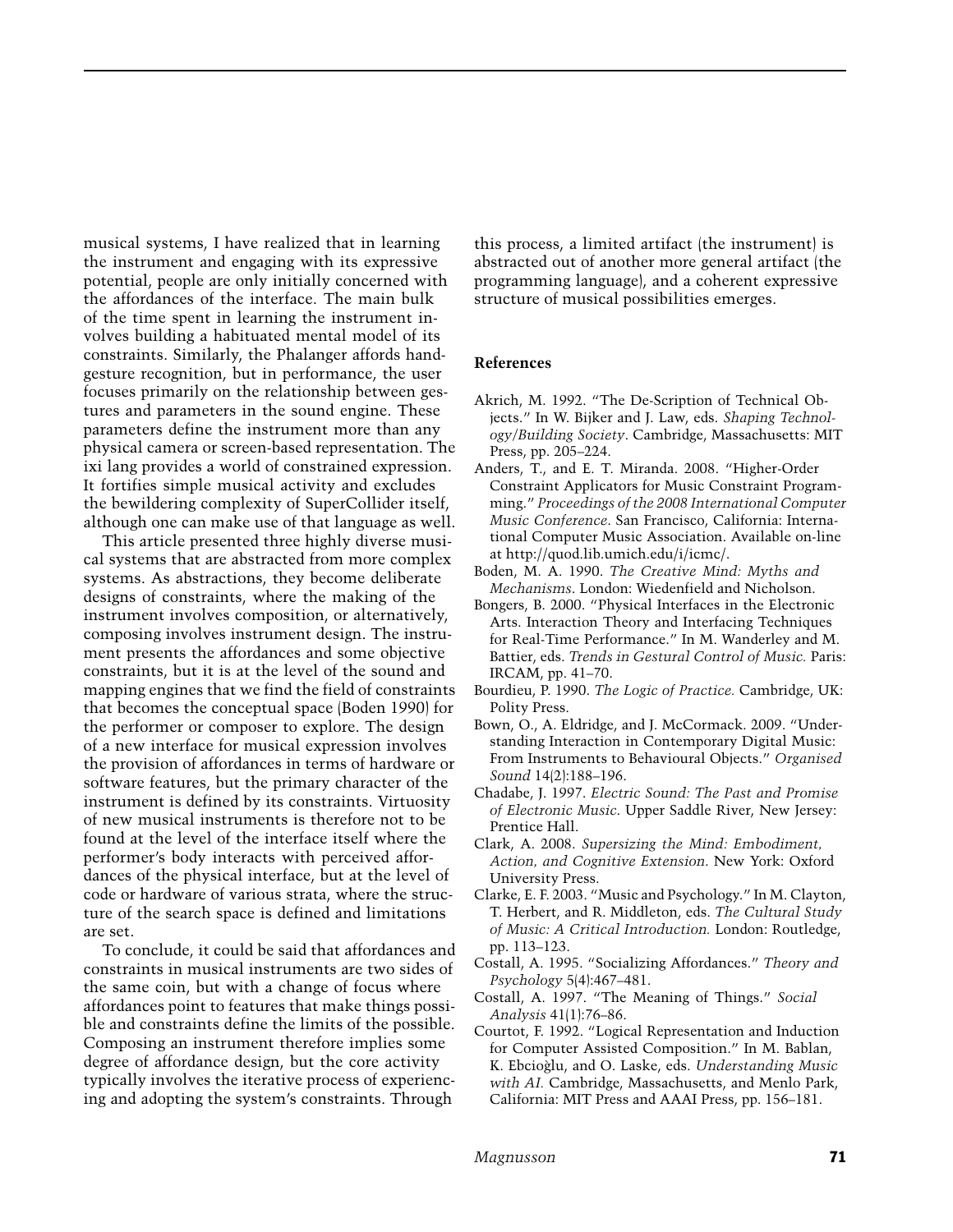- Cristianini, N., and J. Shawe-Taylor. 2000. *An Introduction to Support Vector Machines: And Other Kernel-Based Learning Methods*. Cambridge, UK: Cambridge University Press.
- DeNora, T. 2003. *After Adorno: Rethinking Music Sociology*. Cambridge, UK: Cambridge University Press.
- Dourish, P. 2001. *Where the Action Is: The Foundation of Embodied Interaction*. Cambridge, Massachusetts: MIT Press.
- Drummond, J. 2009. "Understanding Interactive Systems." *Organised Sound* 14(2):124–133.
- Ebcioglu, K. 1992. "An Expert System for Harmonizing ` Chorales in the Style of J. S. Bach." In M. Bablan, K. Ebcioglu, and O. Laske, eds. ` *Understanding Music with AI: Perspectives on Music Cognition.* Cambridge, Massachusetts: MIT Press/AAAI Press, pp. 294–333.
- Gaver, W. W. 1991. "Technology Affordances." *Proceedings of the 1992 ACM Conference on Human Factors in Computing Systems*. New York: Association for Computing Machinery, pp. 79–84.
- Gibson, J. J. 1979. *The Ecological Approach to Visual Perception*. Boston, Massachusetts: Houghton Mifflin.
- Grint, K., and S. Woolgar. 1997. *The Machine at Work*. Cambridge, UK: Polity Press.
- Gurevich, M., and J. Treviño. 2007. "Expression and Its Discontents: Toward an Ecology of Musical Creation." *Proceedings of the 2007 International Conference on New Interfaces for Musical Expression*. New York: Association for Computing Machinery, pp. 106–111.
- Hayles, N. K. 1999. *How We Became Posthuman.* Chicago, Illinois: University of Chicago Press.
- Hunt, A., and R. Kirk. 2000. "Mapping Strategies for Musical Performance." In M. Wanderley and M. Battier, eds. *Trends in Gestural Control of Music*. Paris: IRCAM, pp. 231–258.
- Hutchby, I. 2001. "Technologies, Texts and Affordances." *Sociology* 35:441.
- Jorda, S. 2005. "Digital Lutherie: Crafting Musical ` Computers for New Musics' Performance and Improvisation." Ph.D. Thesis, University of Pompeu Fabra.
- Kiefer, C., N. Collins, and G. Fitzpatrick. 2009. "Phalanger: Controlling Music Software With Hand Movement Using a Computer Vision and Machine Learning Approach." *Proceedings of the 2009 International Conference on New Interfaces for Musical Expression*. New York: Association for Computing Machinery, pp. 246–250.
- Latour, B. 1994. "On Technical Mediation: Philosophy, Sociology, Genealogy." *Common Knowledge* 3(2):29– 64.
- Leman, M. 2008. *Embodied Music Cognition and Mediated Technology*. Cambridge, Massachusetts: MIT Press.
- Magnusson, T. 2007. "The ixiQuarks: Merging Code and GUI in One Creative Space." *Proceedings of the 2007 International Computer Music Conference*. San Francisco, California: International Computer Music Association, pp. 332–339.
- Magnusson, T. 2009. "Of Epistemic Tools: Musical Instruments as Cognitive Extensions." *Organised Sound* 14(2):168–176.
- Magnusson, T., and E. Hurtado Mendieta. 2008. "The Phenomenology of Musical Instruments: A Survey." *eContact: Improv* 10(4). Available on-line at cec.concordia.ca/econtact/10 4/index.html. Accessed September 2009.
- McLean, A. 2004. "Hacking Perl in Nightclubs." Available on-line at www.perl.com/pub/a/2004/08/ 31/livecode.html. Accessed June 2010.
- Nilson, C. 2007. "Live Coding Practice." *Proceedings of the 2007 International Conference on New Interfaces for Musical Expression*. New York: Association for Computing Machinery, pp. 112–117.
- Norman, D. A. 1988. *The Psychology of Everyday Things*. New York: Basic Books.
- Norman, D. A. 1999. "Affordances, Conventions, and Design." *Interactions* 6(3):38–41.
- Orio, N., N. Schnell, and M. M. Wanderley. 2001. "Input Devices for Musical Expression: Borrowing Tools from HCI." *Proceedings of the 2001 International Conference on New Interfaces for Musical Expression*. New York: Association for Computing Machinery. Available on-line at [www.nime.org/2001/papers/orio.pdf.](http://www.nime.org/2001/papers/orio.pdf)
- Paine, G. 2009. "Towards Unified Design Guidelines for New Interfaces for Musical Expression." *Organised Sound* 14(2):142–155.
- Pearce, M., and G. Wiggins. 2002. "Aspects of a Cognitive Theory of Creativity in Musical Composition." *Proceedings of the ECAI02 Workshop on Creative Systems*, Lyon. Available on-line at citeseerx .ist.psu.edu/viewdoc/summary?doi=10.1.1.3.7028.
- Pérez, M. A., B. Knapp, and M. Alcorn. 2007. "Diamair: Composing for Choir and Integral Music Controller." *Proceedings of the 2007 International Conference on New Interfaces for Musical Expression*. New York: Association for Computing Machinery, pp. 27–28.
- Polanyi, M. 1966. *The Tacit Dimension*. Garden City, New York: Doubleday.